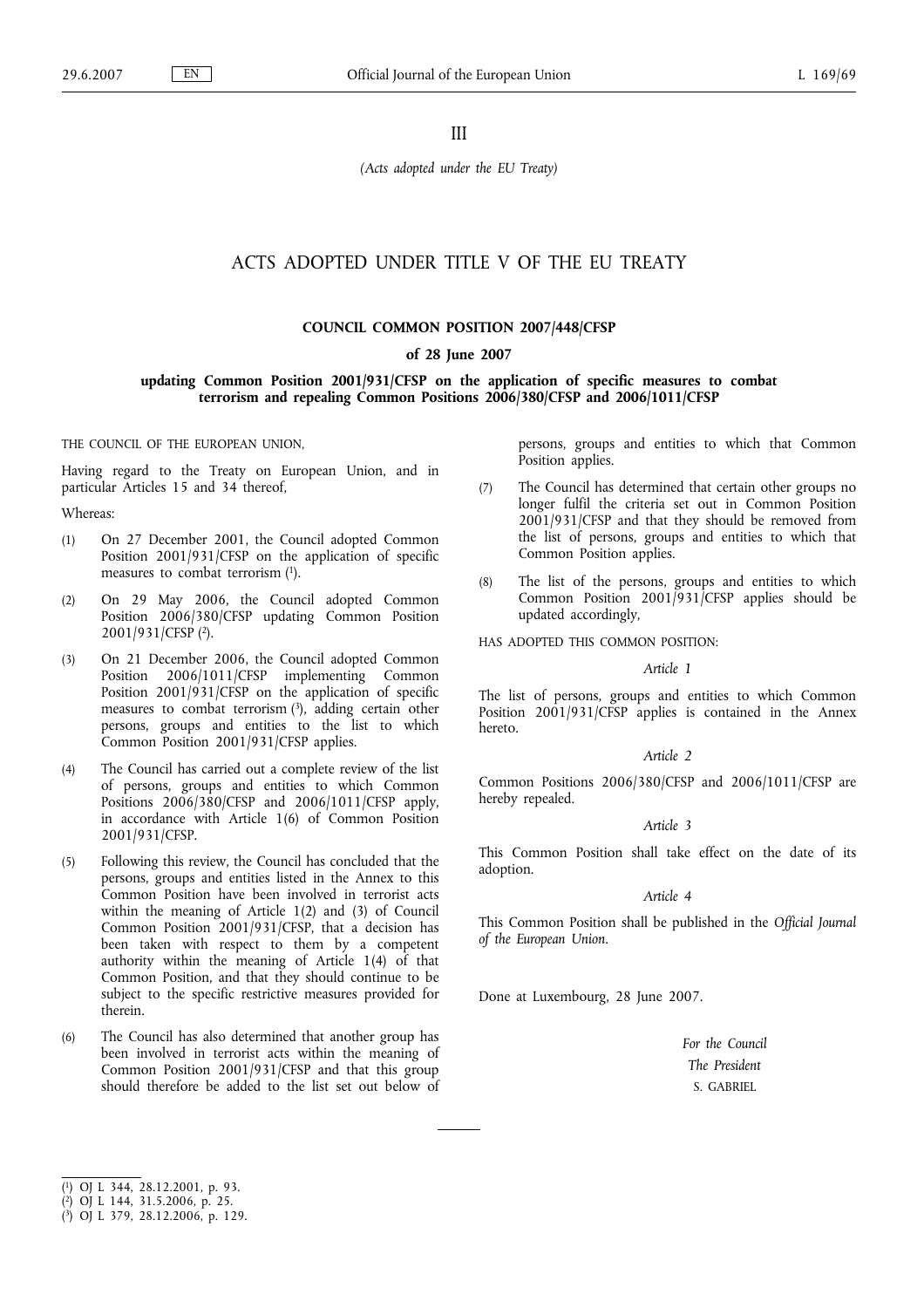## *ANNEX*

### **List of persons, groups and entities referred to in Article 1** ( 1)

### 1. PERSONS

- 1. ABOU, Rabah Naami (a.k.a. Naami Hamza; a.k.a. Mihoubi Faycal; a.k.a. Fellah Ahmed; a.k.a. Dafri Rèmi Lahdi) born 1.2.1966 in Algiers (Algeria) (Member of al-Takfir and al-Hijra)
- 2. ABOUD, Maisi (a.k.a. The Swiss Abderrahmane) born 17.10.1964 in Algiers (Algeria) (Member of al-Takfir and al-Hijra)
- 3. AKHNIKH, Ismail (a.k.a. SUHAIB; a.k.a. SOHAIB), born 22.10.1982 in Amsterdam (The Netherlands), passport (The Netherlands) No. NB0322935 (Member of the 'Hofstadgroep')
- 4. \* ALBERDI URANGA, Itziar (E.T.A. Activist) born 7.10.1963 in Durango (Biscay), identity card No 78.865.693
- 5. \* ALBISU IRIARTE, Miguel (E.T.A. Activist; Member of Gestoras Pro-amnistía) born 7.6.1961 in San Sebastián (Guipúzcoa), identity card No 15.954.596
- 6. AL-MUGHASSIL, Ahmad Ibrahim (a.k.a. ABU OMRAN; a.k.a. AL MUGHASSIL, Ahmed Ibrahim) born 26.6.1967 in Qatif-Bab al Shamal, Saudi Arabia; citizen of Saudi Arabia
- 7. AL-NASSER, Abdelkarim Hussein Mohamed, born in Al Ihsa, Saudi Arabia; citizen of Saudi Arabia
- 8. AL YACOUB, Ibrahim Salih Mohammed, born 16.10.1966 in Tarut, Saudi Arabia; citizen of Saudi Arabia
- 9. AOURAGHE, Zine Labidine (a.k.a. Halifi Laarbi MOHAMED; a.k.a. Abed; a.k.a. Abid; a.k.a. Abu ISMAIL), born 18.7.1978 in Nador (Morocco), passport (Spain) No. ESPP278036 (Member of the 'Hofstadgroep')
- 10. \* APAOLAZA SANCHO, Iván (E.T.A. Activist; Member of K. Madrid) born 10.11.1971 in Beasain (Guipúzcoa), identity card No 44.129.178
- 11. ARIOUA, Azzedine born 20.11.1960 in Constantine (Algeria) (Member of al-Takfir and al-Hijra)
- 12. ARIOUA, Kamel (a.k.a. Lamine Kamel) born 18.8.1969 in Constantine (Algeria) (Member of al-Takfir and al-Hijra)
- 13. ASLI, Mohamed (a.k.a. Dahmane Mohamed) born 13.5.1975 in Ain Taya (Algeria) (Member of al-Takfir and al-Hijra)
- 14. ASLI, Rabah born 13.5.1975 in Ain Taya (Algeria) (Member of al-Takfir and al-Hijra)
- 15. \* ARZALLUS TAPIA, Eusebio (E.T.A. Activist) born 8.11.1957 in Regil (Guipúzcoa), identity card No 15.927.207
- 16. ATWA, Ali (a.k.a. BOUSLIM, Ammar Mansour; a.k.a. SALIM, Hassan Rostom), Lebanon, born 1960 in Lebanon; citizen of Lebanon
- 17. BOUGHABA, Mohamed Fahmi (a.k.a. Mohammed Fahmi BOURABA; a.k.a. Mohammed Fahmi BURADA; a.k.a. Abu MOSAB), born 6.12.1981 in Al Hoceima (Morocco), (Member of the 'Hofstadgroep')
- 18. BOUYERI, Mohammed (a.k.a. Abu ZUBAIR; a.k.a. SOBIAR; a.k.a. Abu ZOUBAIR), born 8.3.1978 in Amsterdam (The Netherlands), (Member of the 'Hofstadgroep')
- 19. DARIB, Noureddine (a.k.a. Carreto; a.k.a. Zitoun Mourad) born 1.2.1972 in Algeria (Member of al-Takfir and al-Hiira)
- 20. DJABALI, Abderrahmane (a.k.a. Touil) born 1.6.1970 in Algeria (Member of al-Takfir and al-Hijra)
- 21. \* ECHEBERRIA SIMARRO, Leire (E.T.A. Activist) born 20.12.1977 in Basauri (Bizcay), identity card No 45.625.646

<sup>(</sup> 1) Persons, groups and entities marked with an \* shall be the subject of Article 4 of Common Position 2001/931/CFSP only.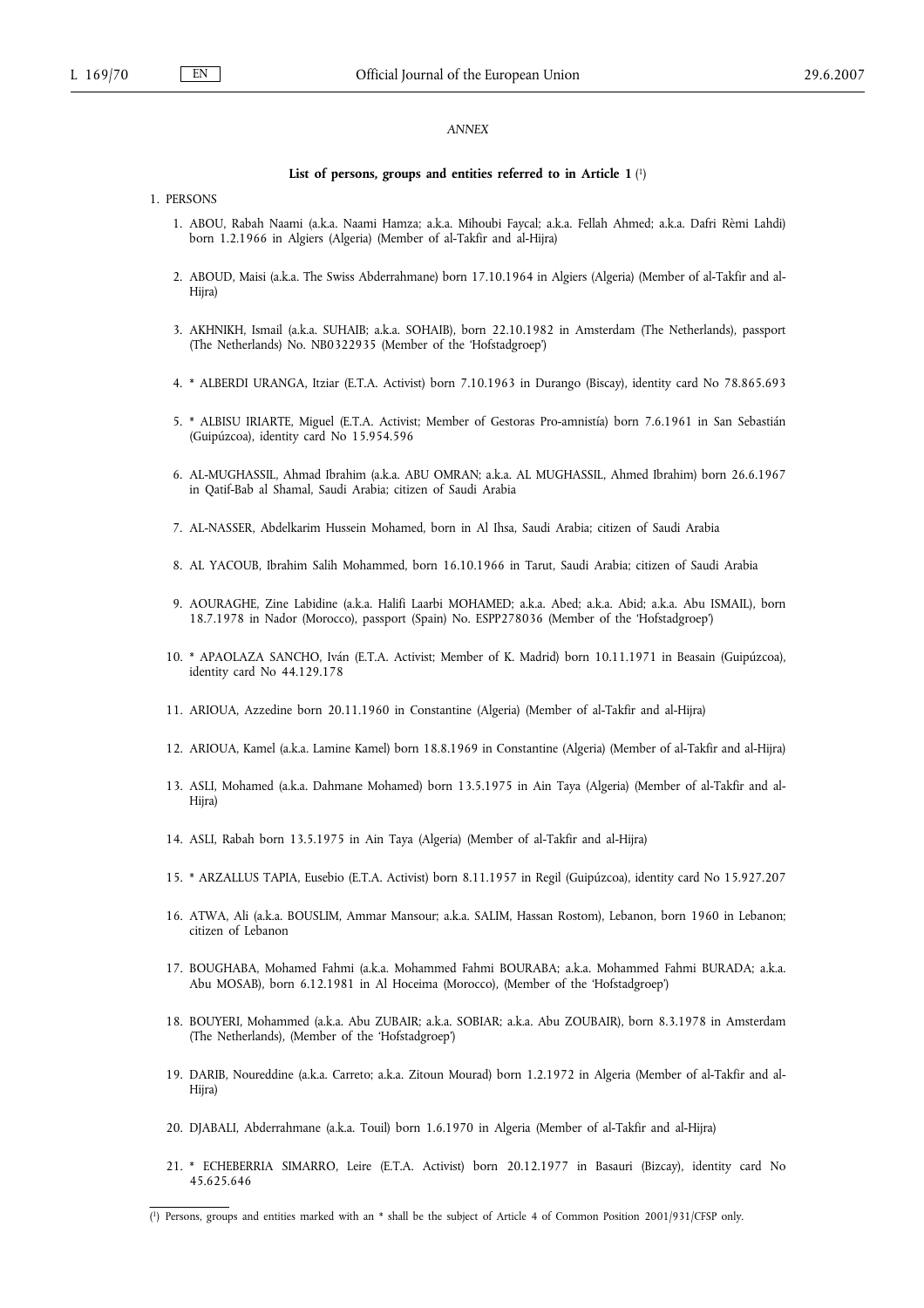- 22. \* ECHEGARAY ACHIRICA, Alfonso (E.T.A. Activist) born 10.1.1958 in Plencia (Bizcay), identity card No 16.027.051
- 23. EL FATMI, Nouredine (a.k.a. Nouriddin EL FATMI; a.k.a. Nouriddine EL FATMI, a.k.a. Noureddine EL FATMI, a.k.a. Abu AL KA'E KA'E; a.k.a. Abu QAE QAE; a.k.a. FOUAD; a.k.a. FZAD; a.k.a. Nabil EL FATMI; a.k.a. Ben MOHAMMED; a.k.a. Ben Mohand BEN LARBI; a.k.a. Ben Driss Muhand IBN LARBI; a.k.a. Abu TAHAR; a.k.a. EGGIE), born 15.8.1982 in Midar (Morocco), passport (Morocco) No. N829139 (Member of the 'Hofstadgroep')
- 24. EL-HOORIE, Ali Saed Bin Ali (a.k.a. AL-HOURI, Ali Saed Bin Ali; a.k.a. EL-HOURI, Ali Saed Bin Ali) born 10.7.1965 alt. 11.7.1965 in El Dibabiya, Saudi Arabia; citizen of Saudi Arabia
- 25. EL MORABIT, Mohamed, born 24.1.1981 in Al Hoceima (Morocco), passport (Morocco) No. K789742 (Member of the 'Hofstadgroep')
- 26. ETTOUMI, Youssef (a.k.a. Youssef TOUMI), born 20.10.1977 in Amsterdam (The Netherlands), ID-card (The Netherlands) No. LNB4576246 (Member of the 'Hofstadgroep')
- 27. FAHAS, Sofiane Yacine born 10.9.1971 in Algiers (Algeria) (Member of al-Takfir and al-Hijra)
- 28. \* GOGEASCOECHEA ARRONATEGUI, Eneko (E.T.A. Activist), born 29.4.1967 in Guernica (Biscay), identity card No 44.556.097
- 29. HAMDI, Ahmed (a.k.a. Abu IBRAHIM), born 5.9.1978 in Beni Said (Morocco), passport (Morocco) No. K728658 (Member of the 'Hofstadgroep')
- 30. \* IPARRAGUIRRE GUENECHEA, Ma Soledad (E.T.A. Activist) born 25.4.1961 in Escoriaza (Navarra), identity card No 16.255.819
- 31. \* IZTUETA BARANDICA, Enrique (E.T.A. Activist) born 30.7.1955 in Santurce (Biscay), identity card No 14.929.950
- 32. IZZ-AL-DIN, Hasan (a.k.a. GARBAYA, Ahmed; a.k.a. SA-ID; a.k.a. SALWWAN, Samir), Lebanon, born 1963 in Lebanon, citizen of Lebanon
- 33. LASSASSI, Saber (a.k.a. Mimiche) born 30.11.1970 in Constantine (Algeria) (Member of al-Takfir and al-Hijra)
- 34. MOHAMMED, Khalid Shaikh (a.k.a. ALI, Salem; a.k.a. BIN KHALID, Fahd Bin Adballah; a.k.a. HENIN, Ashraf Refaat Nabith; a.k.a. WADOOD, Khalid Adbul) born 14.4.1965 alt. 1.3.1964 in Pakistan, passport No 488555
- 35. MOKTARI, Fateh (a.k.a. Ferdi Omar) born 26.12.1974 in Hussein Dey (Algeria) (Member of al-Takfir and al-Hijra)
- 36. \* MORCILLO TORRES, Gracia (E.T.A. Activist; Member of Kas/Ekin) born 15.3.1967 in San Sebastián (Guipúzcoa), identity card No 72.439.052
- 37. MUGHNIYAH, Imad Fa'iz (a.k.a. MUGHNIYAH, Imad Fayiz), Senior Intelligence Officer of HIZBALLAH, born 7.12.1962 in Tayr Dibba, Lebanon, passport No 432298 (Lebanon)
- 38. \* NARVÁEZ GOÑI, Juan Jesús (E.T.A. Activist) born 23.2.1961 in Pamplona (Navarra), identity card No 15.841.101
- 39. NOUARA, Farid born 25.11.1973 in Algiers (Algeria) (Member of al-Takfir and al-Hijra)
- 40. \* ORBE SEVILLANO, Zigor (E.T.A. Activist; Member of Jarrai/Haika/Segi) born 22.9.1975 in Basauri (Biscay), identity card No 45.622.851
- 41. \* PALACIOS ALDAY, Gorka (E.T.A. Activist; Member of K. Madrid), born 17.10.1974 in Baracaldo (Biscay), identity card No 30.654.356
- 42. \* PEREZ ARAMBURU, Jon Iñaki (E.T.A. Activist; Member of Jarrai/Haika/Segi) born 18.9.1964 in San Sebastián (Guipúzcoa), identity card No 15.976.521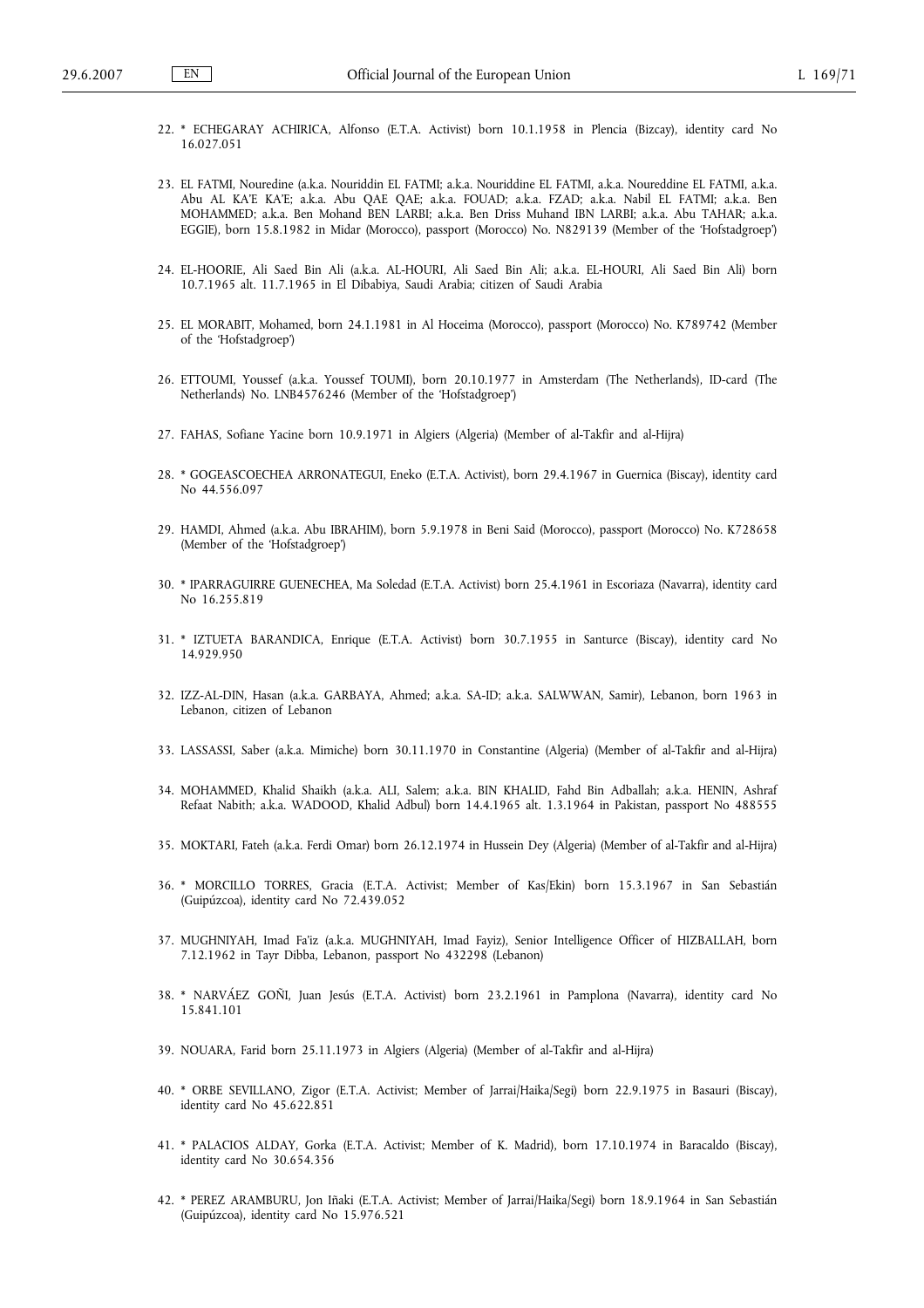- 43. \* QUINTANA ZORROZUA, Asier (E.T.A. Activist; Member of K. Madrid), born 27.2.1968 in Bilbao (Biscay), identity card No 30.609.430
- 44. RESSOUS, Hoari (a.k.a. Hallasa Farid) born 11.9.1968 in Algiers (Algeria) (Member of al-Takfir and al-Hijra)
- 45. \* RUBENACH ROIG, Juan Luis (E.T.A. Activist; Member of K. Madrid), born 18.9.1963 in Bilbao (Biscay), identity card No 18.197.545
- 46. SEDKAOUI, Noureddine (a.k.a. Nounou) born 23.6.1963 in Algiers (Algeria) (Member of al-Takfir and al-Hijra)
- 47. SELMANI, Abdelghani (a.k.a. Gano) born 14.6.1974 in Algiers (Algeria) (Member of al-Takfir and al-Hijra)
- 48. SENOUCI, Sofiane born 15.4.1971 in Hussein Dey (Algeria) (Member of al-Takfir and al-Hijra)
- 49. SISON, Jose Maria (a.k.a. Armando Liwanag, a.k.a. Joma, in charge of the Communist Party of the Philippines including NPA) born 8.2.1939 in Cabugao, Philippines
- 50. TINGUALI, Mohammed (a.k.a. Mouh di Kouba) born 21.4.1964 in Blida (Algeria) (Member of al-Takfir and al-Hijra)
- 51. \* URANGA ARTOLA, Kemen (E.T.A. Activist; Member of Herri Batasuna/E.H/Batasuna) born 25.5.1969 in Ondarroa (Biscay), identity card No 30.627.290
- 52. \* VALLEJO FRANCO, Iñigo (E.T.A. Activist) born 21.5.1976 in Bilbao (Biscay), identity card No 29.036.694
- 53. \* VILA MICHELENA, Fermín (E.T.A. Activist; Member of Kas/Ekin) born 12.3.1970 in Irún (Guipúzcoa), identity card No 15.254.214
- 54. WALTERS, Jason Theodore James (a.k.a. Abdullah; a.k.a. David), born 6.3.1985 in Amersfoort (The Netherlands), passport (The Netherlands) No. NE8146378, (Member of the 'Hofstadgroep')

#### 2. GROUPS AND ENTITIES

- 1. Abu Nidal Organisation (ANO), (a.k.a. Fatah Revolutionary Council, Arab Revolutionary Brigades, Black September, and Revolutionary Organisation of Socialist Muslims)
- 2. Al-Aqsa Martyr's Brigade
- 3. Al-Aqsa e.V.
- 4. Al-Takfir and Al-Hijra
- 5. \* Cooperativa Artigiana Fuoco ed Affini Occasionalmente Spettacolare (Artisans' Cooperative Fire and Similar — Occasionally Spectacular)
- 6. \* Nuclei Armati per il Comunismo (Armed Units for Communism)
- 7. Aum Shinrikyo (a.k.a. AUM, a.k.a. Aum Supreme Truth, a.k.a. Aleph)
- 8. Babbar Khalsa
- 9. \* CCCCC Cellula Contro Capitale, Carcere i suoi Carcerieri e le sue Celle (Cell Against Capital, Prison, Prison Warders and Prison Cells)
- 10. Communist Party of the Philippines, including New Peoples Army (NPA), Philippines, linked to Sison Jose Maria C. (a.k.a. Armando Liwanag, a.k.a. Joma, in charge of the Communist Party of the Philippines, including NPA)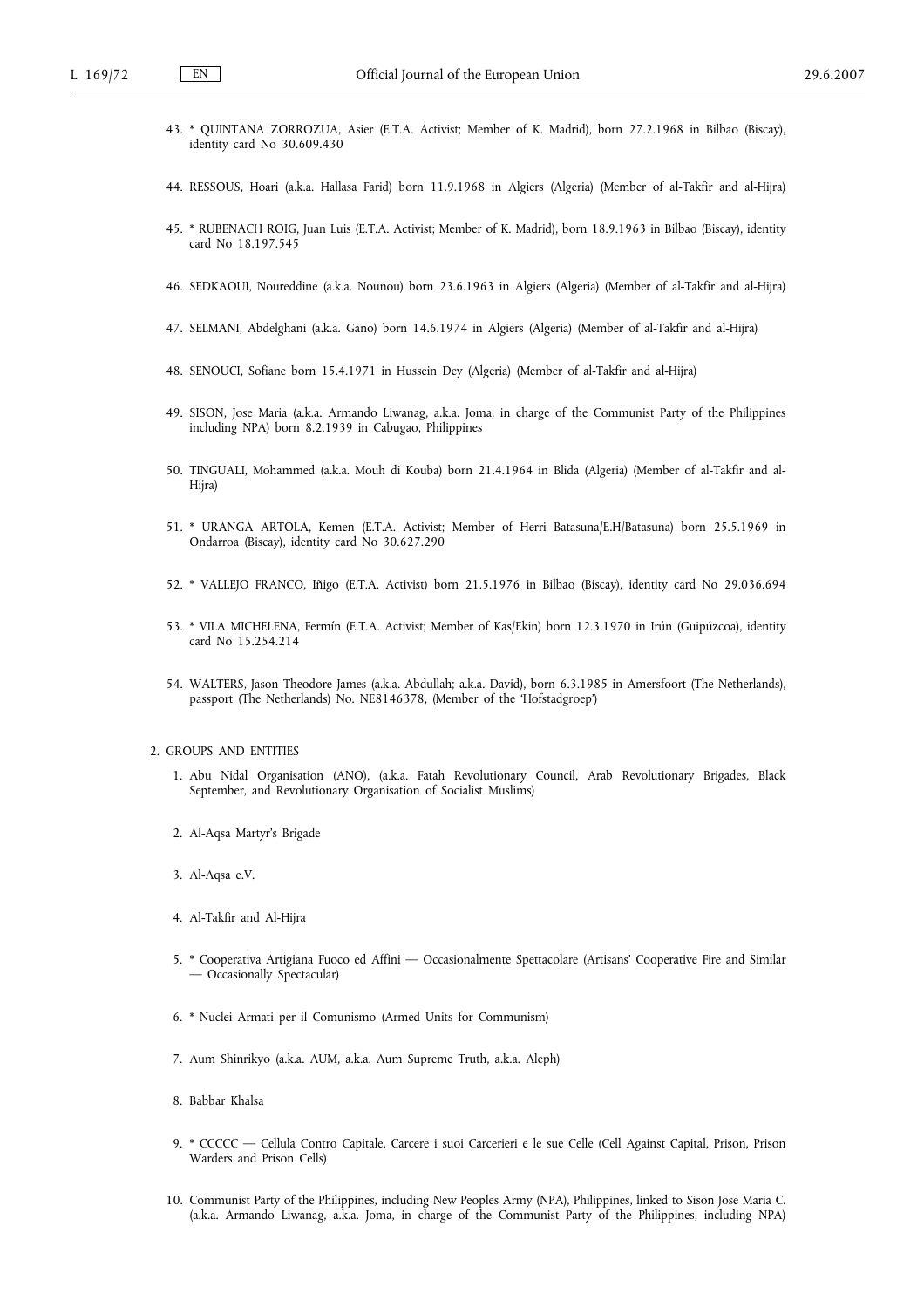- 11. \* Continuity Irish Republican Army (CIRA)
- 12. \* EPANASTATIKOS AGONAS Revolutionary Struggle
- 13. \* Euskadi Ta Askatasuna/Tierra Vasca y Libertad/Basque Fatherland and Liberty (E.T.A.) (The following organisations are part of the terrorist group E.T.A.: K.a.s., Xaki, Ekin, Jarrai Haika Segi, Gestoras pro-amnistía, Askatasuna, Batasuna (a.k.a. Herri Batasuna, a.k.a. Euskal Herritarrok)
- 14. Gama'a al-Islamiyya (Islamic Group), (a.k.a. Al-Gama'a al-Islamiyya, IG)
- 15. Great Islamic Eastern Warriors Front (IBDA-C)
- 16. \* Grupos de Resistencia Antifascista Primero de Octubre/Antifascist Resistance Groups First of October (G.R.A.P.O.)
- 17. Hamas (including Hamas-Izz al-Din al-Qassem)
- 18. Hizbul Mujahideen (HM)
- 19. Hofstadgroep
- 20. Holy Land Foundation for Relief and Development
- 21. International Sikh Youth Federation (ISYF)
- 22. \* Solidarietà Internazionale (International Solidarity)
- 23. Kahane Chai (Kach)
- 24. Khalistan Zindabad Force (KZF)
- 25. Kurdistan Workers' Party (PKK), (a.k.a. KADEK; a.k.a. KONGRA-GEL)
- 26. Liberation Tigers of Tamil Eelam (LTTE)
- 27. \* Loyalist Volunteer Force (LVF)
- 28. Mujahedin-e Khalq Organisation (MEK or MKO) [minus the 'National Council of Resistance of Iran' (NCRI)] (a.k.a. The National Liberation Army of Iran (NLA, the militant wing of the MEK), the People's Mujahidin of Iran (PMOI), Muslim Iranian Student's Society)
- 29. National Liberation Army (Ejército de Liberación Nacional)
- 30. \* Orange Volunteers (OV)
- 31. Palestine Liberation Front (PLF)
- 32. Palestinian Islamic Jihad (PIJ)
- 33. Popular Front for the Liberation of Palestine (PFLP)
- 34. Popular Front for the Liberation of Palestine-General Command, (a.k.a. PFLP-General Command)
- 35. \* Real IRA
- 36. \* Brigate Rosse per la Costruzione del Partito Comunista Combattente (Red Brigades for the Construction of the Fighting Communist Party)